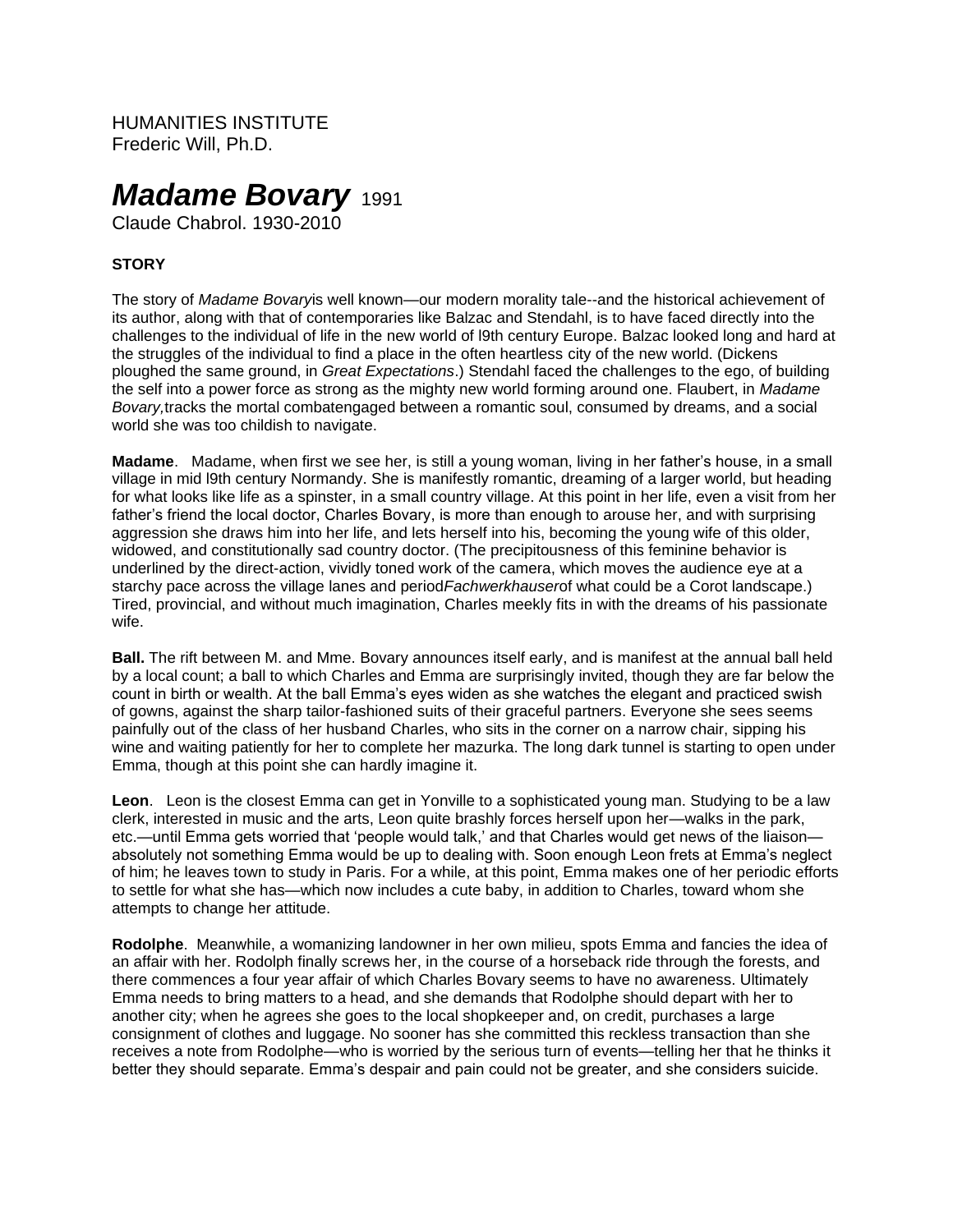**Tragedy.** The remainder of the tale is our slow horror at the tragedy befalling Emma, and her helplessness to prevent the developments. (Charles, meanwhile, is wading through his own problems for example, attempting with disastrous results to cure a clubfoot.) Finally, after Emma's failed efforts in love—first with a dull husband, then with two lovers, Rodolphe and Leon,

who are far from being good friends to her—her downfall is guaranteed by her financial problems, of which of course she has left Charles completely unaware, borrowing on credit and delaying payments. This downfall theme reaches crisis stage, when Emma discovers that Leon is now living in the nearby city of Rouen; desperate Emma increases her indebtedness to her local shopkeeper, by borrowing furnishings and niceties for Leon, incurring an impossible debt burden, which is about to destroy her. Turned down by all her boyfriends, harassed by the shopkeeper and then the bailiffs of Yonville, Emma realizes that she is helpless, too humiliated to confess to Charles, and hopeless. She swallows arsenic, and leaves her husband in the dark, where in his ignorance all he can feel is loss and pain.

## **THEMES**

**Romanticism**. With the onset of the Industrial Revolution, in Britain and Western Europe, the sense of a lost world—of finer life styles, lords and ladies, and the agricultural gentleness that so marks the rolling landscapes of central Britain and France—makes its way into the imaginative construction of reality; dreamers like Mme. Bovary emerge from the corners of every village and moor, shaping tastes in art, dress, and decorum. Emma Bovary is part of that mind set we describe, Romanticism.

**Impulsiveness**. Fearing the real danger, that she will be left a spinster in the countryside, Emma reaches out to the first eligible husband she can set her eyes on. Charles Bovary needs to do little more than visit Emma's dad, when he finds himself spotted, courted, and caught up in Emma's impulsive need.

**Selfishness.** Emma is selfish. She makes little effort to see what is in the mind of her husband, the doctor, or to imagine that her lovers do not have her best interests in mind!

**Naivete**. Emma is so wrapped up in herself, that she can not see the dangers of buying fine clothes and furnishings from M. l'Heureux. She does not think ahead to the necessity of an eventual payback. It is part of her 'Romanticism' that she believes the world of her dreams will 'come true.'

## **CHARACTERS**

**Emma Bovary** is the central figure. Like Effie Briest, in Fassbinder's film of the same name, Emma is brought up with stars in her eyes, falls for men who seem to her not only charming but loving, and in the end finds that *no one loves her except her husband Charles, whom for*most of the film she scorns as a loser and a puppy dog.

**Charles Bovary** is a quiet country doctor, just widowed when we first meet him. He is not seriously in love with Emma, who courts him and then tires of him, and he would gladly continue living the quiet, unchallenging life of a small town general practitioner. He comes to love Emma, as well as to feel dependent on her view of him.

**Rodolphe**is a country squire ladies man, interested in Emma for the adventure. He is unwilling, when the chips are down at the end, to stick with her and support her.

**M. Homais**is the free thinking village pharmacist, who not only monologues at length about his godless world view, but carries out medical malpractices which in the end—after Charles and Emma have passed on--win him the medal of the *Legion d'honneur.*